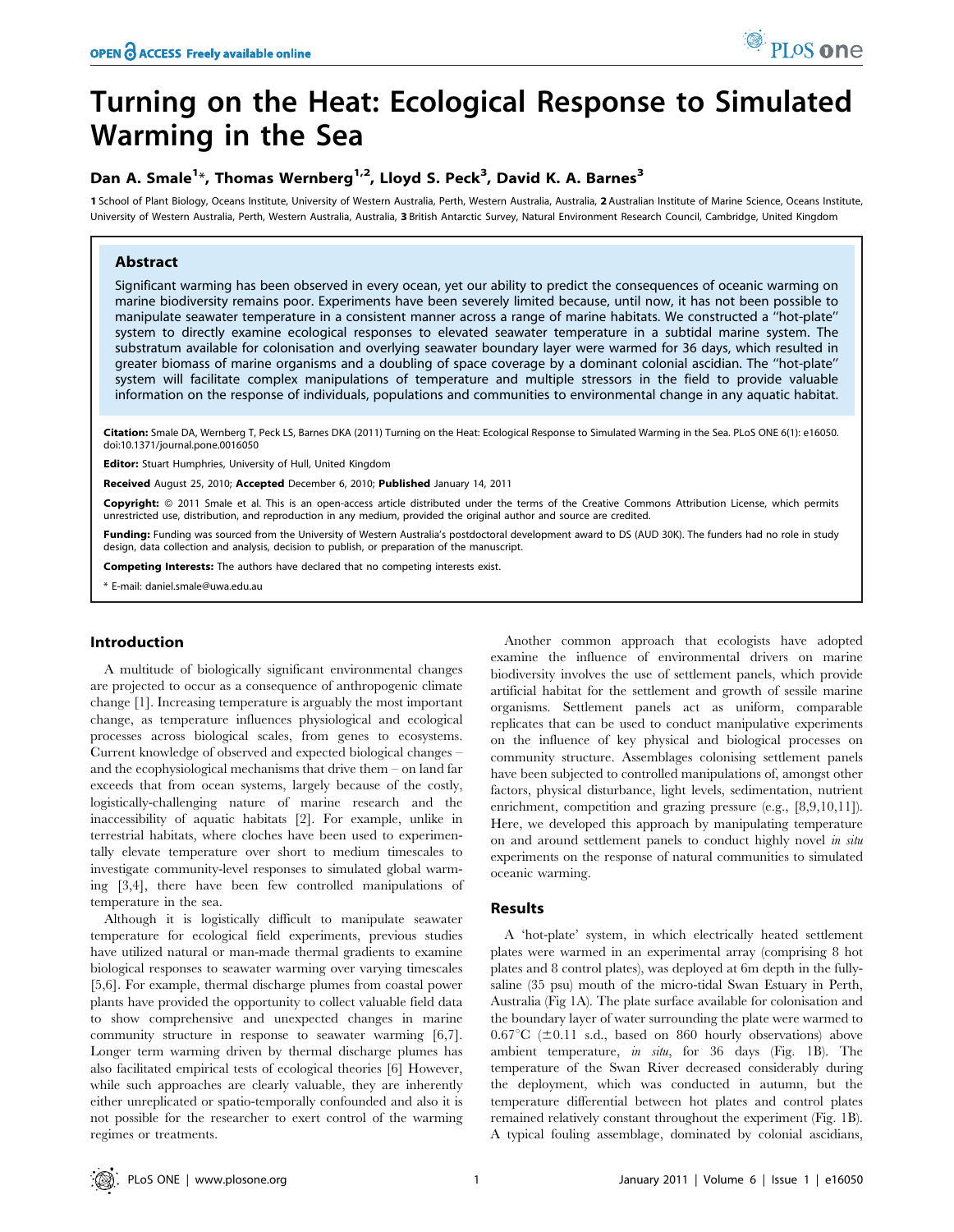hydroids, bryozoans and barnacles, settled on the plates (Fig. 1D). Didemnum perlucidum was the major space occupier; it covered more than twice the space on the hot plates than on the unheated controls (Fig. 1C; t-test on arc-sine transformed data,  $df = 14$ ,  $t = 1.56$ ,  $P = 0.15$ ). This observation suggested that initial growth and/or development and/or recruitment of Didemnum perlucidum may be enhanced by warmer substratum and seawater conditions. Total dry biomass of the fouling assemblage was greater on hot plates than control panels (t-test on Ln transformed data,  $df = 14$ ,  $t = 1.91$ ,  $P = 0.07$ , again a likely consequence of accelerated recruitment and/or growth rates of early life stages under warmer conditions.

Further information on the behaviour of the thermal gradient over the hot-plate surface was obtained from an experimental flume system. The relationship between distance from the plate surface and the magnitude of warming was examined under three different flow regimes characteristic of the Swan River. Under low flow conditions, the heated boundary layer of water surrounding the hot plate was in excess of 8 mm in depth, while a maximum temperature differential of  $3^{\circ}$ C was achieved on the plate's surface (Fig. 2A). However, the thickness of the warmed boundary layer and the magnitude of the warming treatment were strongly influenced by increased flow rates (Fig. 2A). Even so, mean warming of at least  $0.2^{\circ}C$  was recorded up to 4 mm from the plate's surface at both medium and high current speeds. Crucially, the magnitude of warming across the hot plate surface was consistent under all flow conditions (Fig. 2B).

### Discussion

We have presented a useful technique to modify seawater temperature *in situ*, which is analogous to previous manipulations of environmental factors influencing sessile assemblages on settlement panels. As with other manipulations conducted at small scales, the hot plate system only modifies the immediate environment (i.e. a thin layer of water surrounding the plate surface) and does not elevate the temperature of the water column or the substratum at large spatial scales. As such, the approach has some limitations in that it does not affect larval survivorship, fecundity of the local population, adult physiology, or the pool of species available for colonisation; all of which will be strongly influenced by oceanic warming. The technique is therefore most suited to experimentation on species that have short-lived (or no) life cycle stages in the water column and are primarily influenced by conditions near the substratum, such as microbial biofilms and many species of ascidians and macroalgae. Another limitation relates to the physical extent of the warming treatment, which is (at most) 10 mm in depth and is strongly influenced by water movement across the plate. Consequently, the technique is most appropriate for examining small organisms or life stages that exist within the warmed boundary layer of water, and for experimentation in habitats that experience low to moderate water flow, such as many embayments, lagoons and lakes. Modifications to the panel structure and design to maximise the thickness of the warmed boundary layer are ongoing.

Despite these limitations, the hot plate approach described above has clear benefits. The major advantage of the hot plate system is that it facilitates investigation on the effects of temperature on larval choice, recruitment dynamics, growth and calcification rates, community development and species interactions in real aquatic habitats. This is crucial, as much of the artificiality associated with laboratory, and even mesocosm, approaches is removed by conducting manipulations in real habitats, which are characterised by natural environmental



Figure 1. The 'hot plate' system was deployed in field (A) and seawater temperature 3 mm over the experimental settling surfaces on both a hot plate and a control plate was recorded for the duration of the deployment (B). Panel C shows mean ( $\pm$  S.E.) percent cover of Didemnum perlucidum and total biomass of the sessile assemblage on hot plates and controls (n = 8). Note change of scale on biomass plot, for clarity. A representative sessile assemblage covering a control (left) and hot (right) plate after 36 days is shown in panel D. doi:10.1371/journal.pone.0016050.g001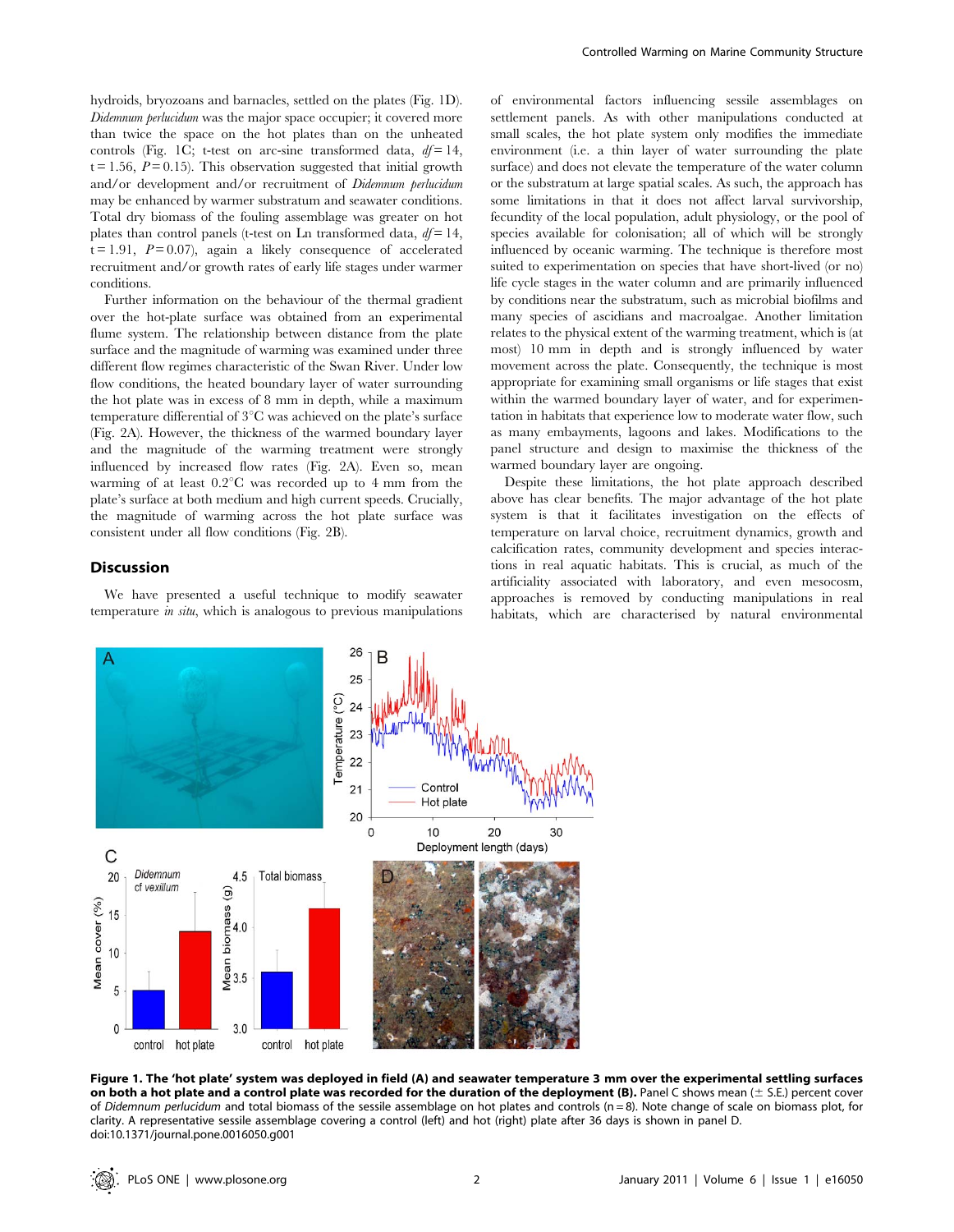

Figure 2. The relationship between distance from the hot plate surface and magnitude of warming under different flow conditions (A). Mean temperature differentials  $(\pm$ SEM) between a control and a hot plate were calculated from 15 readings taken during one minute, following sufficient time for thermal gradients to stabilise. See methods for details of flow conditions. Mean  $(\pm$  SEM) temperature difference between control and hot plate at different positions across the plate surface, under different flow conditions, is shown in panel B. doi:10.1371/journal.pone.0016050.g002

variability and complex interactions that often cannot be simulated under controlled conditions [12]. Manipulations can also be conducted over various timescales, to simulate both gradual warming and short-term extreme events (i.e. heat waves), which are projected to increase in frequency with climate change [1]. Moreover, the system, which can be deployed in any aquatic habitat, can be manipulated like 'standard' settlement plates and will thus facilitate complex field experiments that combine multiple stressors (i.e. temperature with disturbance frequency or nutrient enrichment) and examine species interactions (i.e. competition vs. facilitation) within functional communities. Finally, unlike thermal pollution studies, hot plate experiments conducted at different times and places would be comparable, which would permit testing of important climate-related ecological theories, such as the relative effects of warming on organisms inhabiting polar versus tropical systems and thermally stable versus thermally variable environments.

With regards to the biological data from the field deployment, the two key ecological responses to warming we recorded were an increased coverage of the ascidian Didemnum perlucidum and a greater total biomass of the sessile assemblage. The genus Didemnum includes community-altering invasive species, such as D. vexillum and D. perlucidum, which have been translocated from their native waters to new habitats on vessel hulls and in ballast

waters, sometimes with community-wide consequences [13]. There is some evidence to suggest that the growth and invasive success of these species is correlated with increasing temperatures and reduced water quality [14,15]. However, very little is known about Didemnum spp. in Western Australia and further research is urgently needed. The greater total biomass values we recorded on hot plates compared with controls was most likely due to either increased recruitment or increased growth rates, or a combination of both. Again, more work is needed to investigate the relative importance of these key biological processes in driving this pattern. The potential for oceanic warming to cause an increase in biofouling rates on artificial surfaces has been suggested previously, as microbial biofilm development may accelerate and aggressive fouling seasons may lengthen, particularly in temperate regions [16,17]. Here, we observed greater fouling on warmer surfaces; an observation that could have major implications for the multi-billion dollar anti-fouling industry.

Most predictions on the consequences of global warming on marine biodiversity have been based either on climate envelope modeling or on inferences from highly artificial laboratory experiments, rather than from observations or manipulations conducted in real habitats. Although these approaches have provided valuable information, they are limited in that they generally do not consider direct or indirect species interactions under the influence of multiple stressors acting simultaneously [18], which even the most sophisticated mesocosms or computer models cannot simulate. Furthermore, most research has targeted individuals or populations, while communities and ecosystems have received far less attention [19]. These pressing knowledge gaps currently restrict our ability to predict, and plan for, the effects of oceanic warming on marine biodiversity and resources [19,20]. 'Scaling-up' results from small-scale experiments to make predictions about large-scale processes such as oceanic warming is challenging [21], and such approaches have been criticised [22]. However, it has been empirically demonstrated that small-scale interactions can generate large-scale patterns [23], while smallscale field experiments have considerably improved understanding of the fundamental principles of ecology [24]. As such, information on the influence of temperature on community structure, species interactions and invasibility gained from field manipulations will enhance our ability to predict the consequences of global environmental change on marine biodiversity and resources. As assigning cause and effect is best achieved through experimental manipulation under realistic conditions [25], the hot-plate system will be a useful addition to the research 'toolbox' available to climate scientists in that it will complement modeling, experimental and observational approaches conducted at larger spatial scales.

#### Materials and Methods

Hot plates were similar in design to traditional and widely used settlement panels  $(20\times20 \text{ cm})$  except that the surface of the panel and the surrounding boundary layer of water were electrically heated to levels above ambient temperature. The mean magnitude of warming achieved in the Swan River  $(\sim 0.7\textdegree C)$  reflected present-day increases above mean temperatures observed during heat waves [26], and the projected increase in mean sea temperature by 2030 [1,27]. Warming was achieved by mounting an electrical heat trace, sealed in silicon, beneath an anodised aluminium plate. Power was supplied to the heat trace via a 50 m cable that connected to a shore-based control unit and mains power supply. The magnitude of heat transfer through the aluminium plate was a simple function of the applied voltage, which was calibrated prior to deployment. Each panel drew  $\sim$  2A